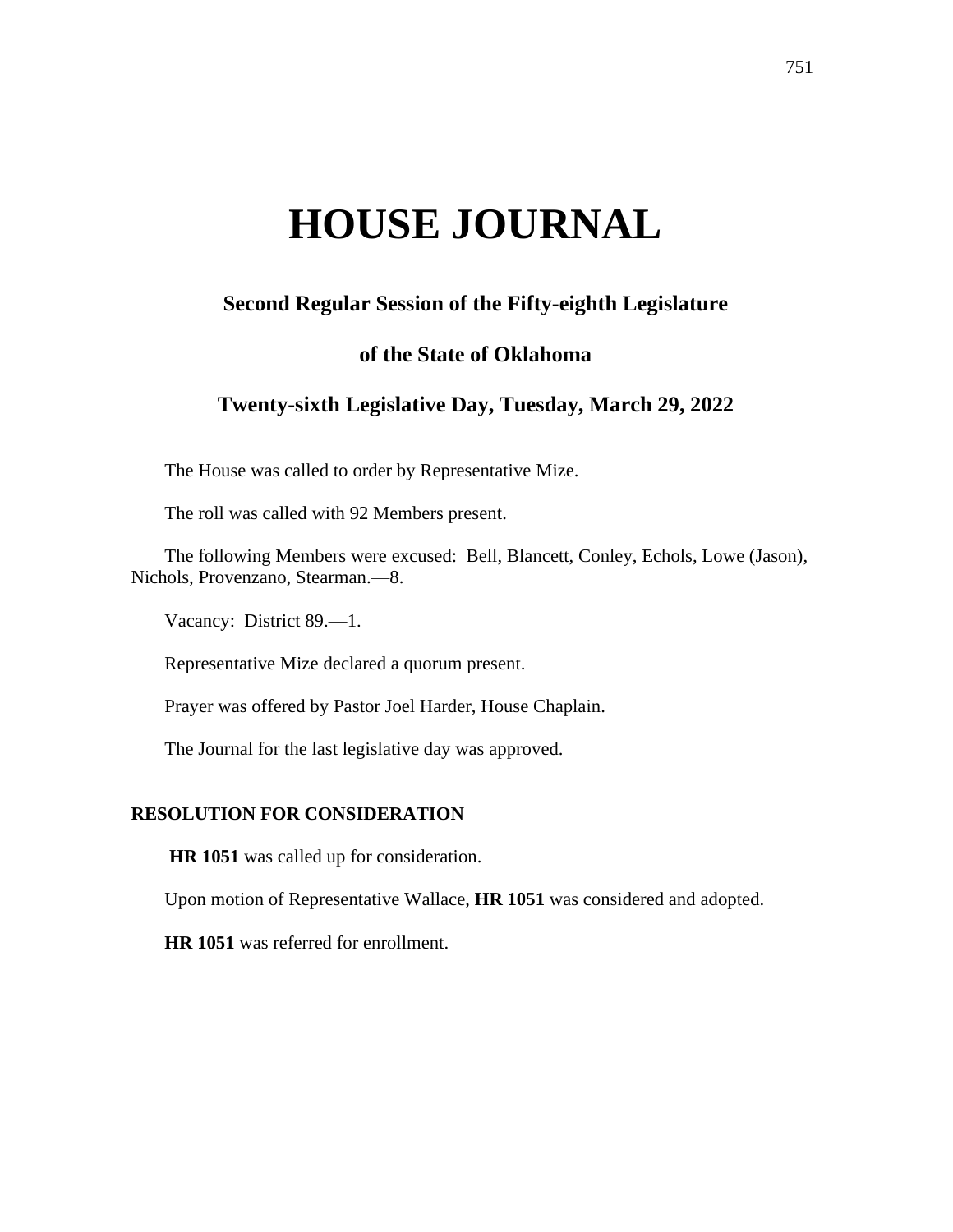### **MOTION**

Representative Pfeiffer moved pursuant to the list emailed from the Majority Floor Leader's office to the membership of the House, that said measures be considered read for the second time, which motion was declared adopted.

### **SECOND READING**

The following were read for the second time and referred to committee:

**SB 1116** − Criminal Justice and Corrections

**SB 1168** − Business and Commerce

**SB 1179** − Veterans and Military Affairs

**SB 1223** − Public Safety

**SB 1235** − General Government

**SB 1269** − Veterans and Military Affairs

**SB 1278** − Government Modernization and Efficiency

**SB 1285** − Higher Education and Career Tech

**SB 1303** − Government Modernization and Efficiency

**SB 1325** − Energy and Natural Resources

**SB 1343** − County and Municipal Government

**SB 1344** − Judiciary - Criminal

**SB 1398** − Rules

**SB 1455** − Administrative Rules

**SB 1474** − Rules

**SB 1526** − Business and Commerce

**SB 1529** − Energy and Natural Resources

**SB 1541** − Technology

**SB 1547** − Rules

**SB 1602** − Appropriations and Budget

**SB 1667** − Veterans and Military Affairs

**SB 1716** − General Government

**SB 1733** − Rules

**SB 1763** − Judiciary - Criminal

**SB 1781** − Appropriations and Budget

**SB 1802** − Rules

**SB 1855** − Energy and Natural Resources